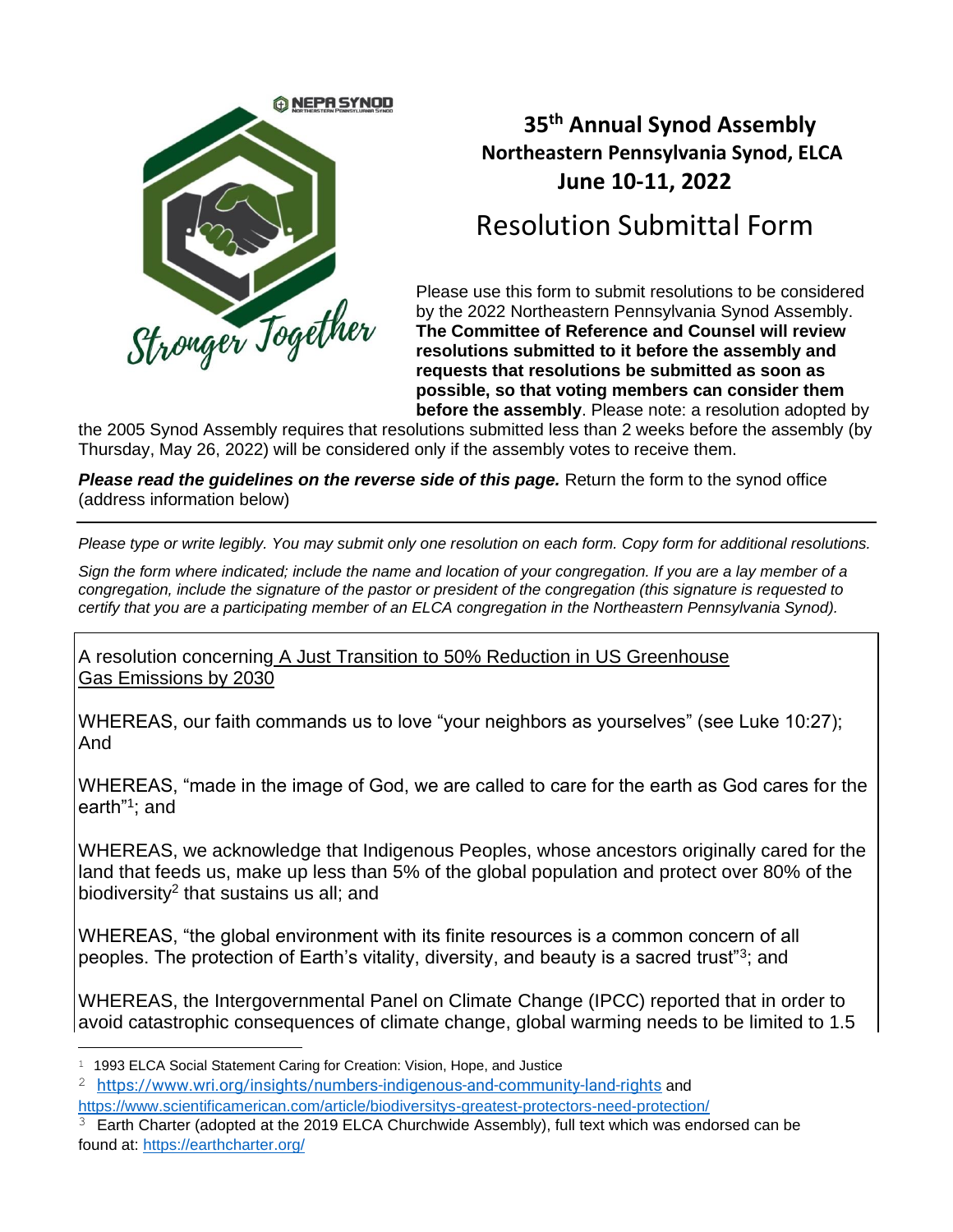degrees; and

WHEREAS, the planet has already warmed 1.1 degree since pre-industrial times, causing record-smashing wildfires, hurricanes, heat waves, droughts, ocean acidification, and species loss<sup>4</sup>; and

WHEREAS, climate change is already leading to the destruction and displacement of people's homes, food sources, and well-being (leading to at least 30.7 million climate displaced persons in 2020 according to the Internal Displacement Monitoring Centre (IDMC))<sup>5</sup>; and

WHEREAS, Indigenous, Black, People of Color and communities impacted by poverty have contributed the least to climate change and are the most impacted by it $6$ ; and

WHEREAS, the United States has contributed more greenhouse gas to the atmosphere historically than any other country<sup>7</sup>; and

WHEREAS, we have a realistic chance of meeting the goal of not exceeding 1.5 degrees of warming if the United States reaches at least a 50% reduction of greenhouse gas emissions by 2030 and equitable net zero emissions by 2050<sup>8</sup>; and

WHEREAS, to reduce greenhouse gas emissions by at least 50% by 2030 the United States will need a World War II sized mobilization that includes government investment, public-private partnerships, binding emission reduction targets, and possibly a carbon fee and dividend; and

WHEREAS, a just transition from a fossil-fuel based economy will lead to better health<sup>9</sup>, family-sustaining jobs<sup>10</sup>, clean air and water for communities historically left behind, and a safer, more sustainable future for our children and future generations; therefore, be it,

RESOLVED, that the Northeastern Pennsylvania Synod memorialize the 2022 Churchwide Assembly of the Evangelical Lutheran Church in America that the ELCA churchwide continues to call upon the leadership of the United States of America to reduce its greenhouse gas emissions by at least 50% by 2030, generate 100% of its power from clean renewable sources by 2035, and achieve net zero emissions by 2050; and be it further

RESOLVED, that ELCA churchwide will continue to equip and encourage congregations, synods, and associated ministries to advocate that the United States of America reduce its greenhouse gas emissions by at least 50% by 2030, generate 100% of its power from clean

<sup>4</sup> IPCC, 2021: Summary for Policymakers. In: Climate Change 2021: The Physical Science Basis. Contribution of Working Group I to the Sixth Assessment Report of the Intergovernmental Panel on Climate Change [MassonDelmotte, V., P. Zhai, A. Pirani, S.L. Connors, C. Péan, S. Berger, N. Caud, Y. Chen, L. Goldfarb, M.I. Gomis, M. Huang, K. Leitzell, E. Lonnoy, J.B.R. Matthews, T.K. Maycock, T. Waterfield, O. Yelekçi, R. Yu, and B. Zhou (eds.)]. Cambridge University Press. In Press.

<sup>5</sup> <https://www.internal-displacement.org/global-report/grid2021/>

<sup>6</sup> <https://nca2018.globalchange.gov/> There

<sup>7</sup> <https://www.carbonbrief.org/analysis-which-countries-are-historically-responsible-for-climate-change>

<sup>8</sup> [https://www.unep.org/news-and-stories/press-release/cut-global-emissions-76-percent-every-year-next-decade](https://www.unep.org/news-and-stories/press-release/cut-global-emissions-76-percent-every-year-next-decade-meet-15degc)[meet-15degc](https://www.unep.org/news-and-stories/press-release/cut-global-emissions-76-percent-every-year-next-decade-meet-15degc)

<sup>9</sup> <https://www.who.int/publications/i/item/cop24-special-report-health-climate-change>

<sup>10</sup> <https://newclimateeconomy.report/>